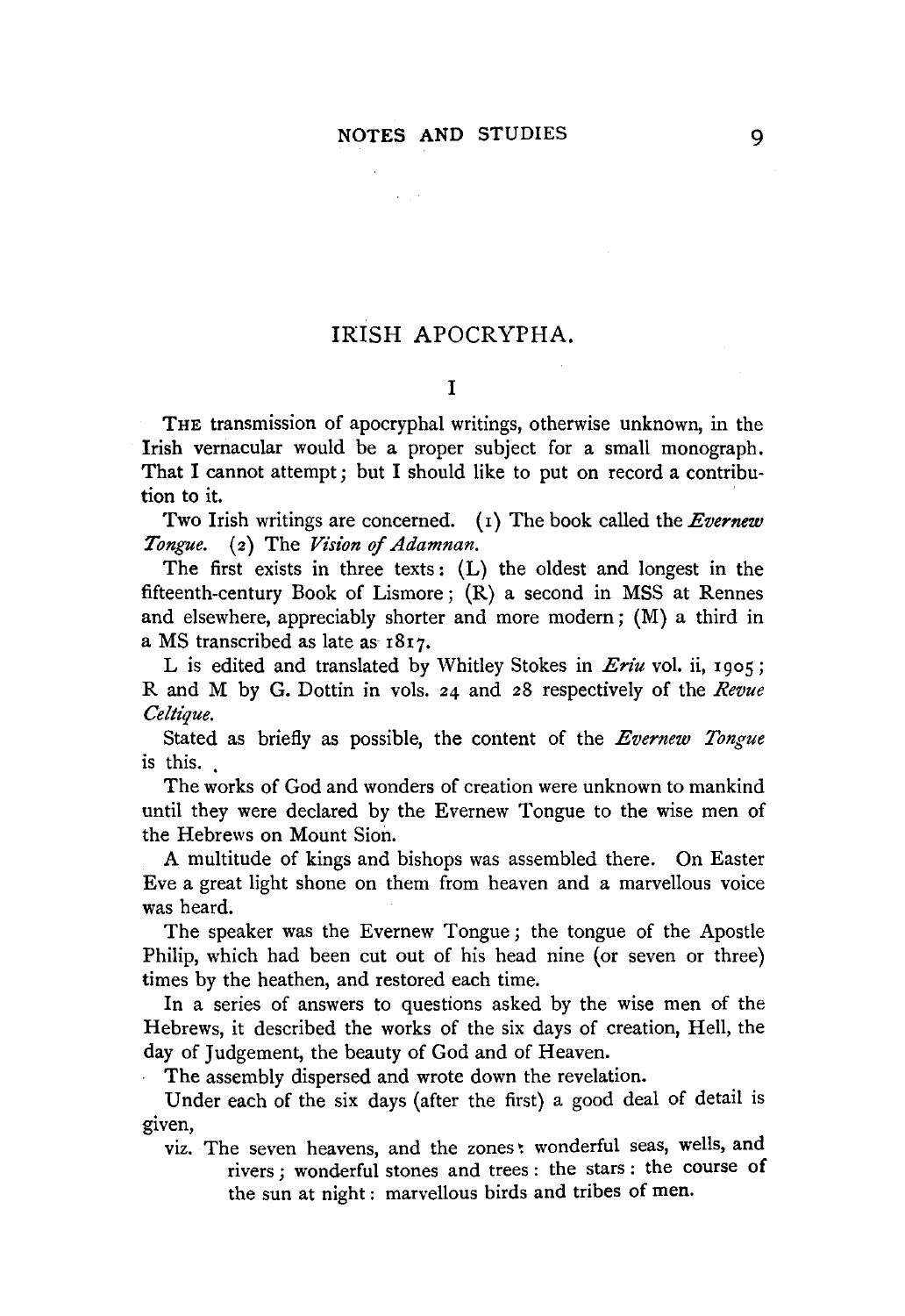The only incident in the course of the book is that about the middle of it a certain descendant of Judas Iscariot rises and says he does not believe what the Tongue has said. He is smitten with instant death.

The text is extremely obscure and involved: many passages yield no clear sense even to Stokes or Dottin. Stokes says that the text L may safely be assigned to the tenth or eleventh century.

Is it merely an Irish extravaganza, or is there cause for regarding it as a version of an older document? There is : in L passages in Latin occur with some frequency. They are absent from Rand M. L also gives a number of sentences in a jargon said to be the language of angels.

It is no doubt a habit with Irish church-writers to intercalate Latin phrases into the midst of Irish texts. The *scholia* on the *Liber Hymnorum* or on the Lives of Saints in the Book of Lismore show this again and again. But the case of the *Evernew Tongue* is not quite the same. The Latin in it appears  $(a)$  as rendering of the 'angelic language' in several cases;  $(b)$  the questions of the wise men are six times given in Latin; (c) commonly the questions when in Irish are prefaced by ' Dixerunt sapientes Ebreorum ' (or 'plebs Ebreica' or the like);  $(d)$  a long paragraph at the end descriptive of the joys of heaven is wholly in Latin. Thus the Latin is in the form of connected sentences, not isolated words. Stokes had no hesitation in regarding it as taken from an original in Latin (which he guessed might have been an Apocalypse of Philip), and no better opinion than his could be asked for.

There was, then, a Latin apocryph of St Philip, which we have in this Irish dress, and, it seems, in no other. To trace its relationships and assign to it a place in literature will be worth. while, if it can be done.

I may say at once that its right place is not among apocalypses, but among dialogues. There is a fairly large class of old writings in the form of question and answer, of which the prototypes have not been finally investigated.

The Greek (and Slavonic) group will be found very important, but texts are hard to procure. Those printed by Krasnoselcev in Addenda to Vassiliev's *Anecdota Graeco-Byzantina* (Odessa, r8g8) I have not seen. Nachtigall's article in *Archiv für Slavische Philologie*, 1901, gives almost all the quotations in Slavonic. The best accessible source at present is C. F. Georg Heinrici's tract *Griechisch-Byzantinische Gespriichsbiicher* in *Abh. d. Kiin. Siichs. Ges.j. Wiss., Phil.-Hist. Kl.,* 28 (rgro-rgu). Most of the tracts are anonymous, but the leading one in Slavonic is a dialogue of the three doctors Basil, Gregory, and John Chrysostom. The questions of John, the late dialogue of the Panagiote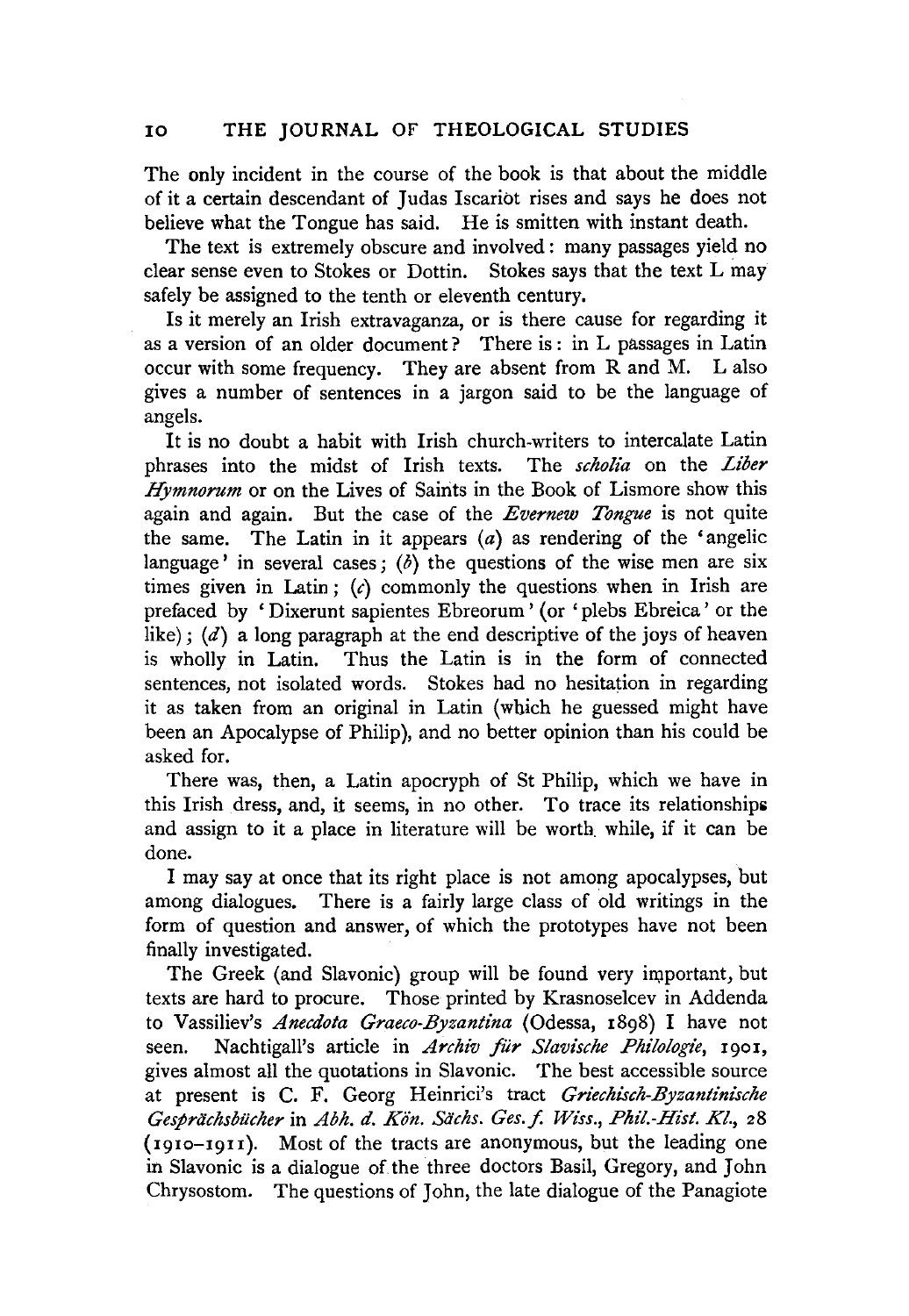and the Azymite, and other texts printed by Vassiliev belong to this class. Kemble's edition of *Salomon and Saturn* gives a good quantity of material in Latin, Anglo-Saxon, and other vernaculars.

These texts are for the most part thoroughly vulgar and popular in character, full of folk-lore and descending to elementary jokes. *Salomon and Saturn* and the *Evernew Tongue* are the only ones which can claim to be thought of as literature, and these are sufficiently bizarre.

It is true that the category of apocalypse runs into that of dialogue, for question and answer are an important element in even the most classical of apocalypses, e. g. 4 Esdras. But in the dialogue. class they are paramount. These writings may have been developed out of apocalypse, but they constitute a distinct group.

Points of contact-apart from general form-between the *Evernew Tongue* and some of the older dialogues are discoverable. The *E. T.*  (§§  $65-81$  Stokes) tells of the twelve places where the sun shines at night : in all the texts a good deal is said about his visit to Hell during these hours. The prose *Salomon and Saturn* of Vitellius A. xv and the *Adrian and Ritheus* (both in Kemble) have something corresponding to this: *S. and S.* no. 55 Why is the sun red at evening? because it looketh down on hell. *A. and R.* no. 6 Where the sun shineth by night? in three places, first in the belly of the whale that is called Leviathan, second in hell, third on the island that is called Glio, and there rest the souls of holy men till doomsday .... Why is it so red at evening ? because it looketh down on hell. This last answer is also in the late *Master* of *Oxford's* Catechism. Compare *E. T.* (L) 74 He shines on the ribs of the great beast that distributes the many seas round the flanks of the earth: (R) he grows red after the fiery dwellings of the sea on the west ... he shines on the gates of hell to the north : (M) he shines on the Land of the Young (Tir n'an Oge ?) full of the fairest and most melodious birds of the world.

Another image which is common to several of the texts is that of a monstrous bird. E. *T.* 58 describes the huge bird Hiruath or Joruait in India: *S. and S.* (verse: ll. 517-562) the great bird called *Vasa Mortis:* the *Collectanea Bedae* has an allegory on the subject of the Indian bird Goballus.

There is not, I think, here a question of borrowing by one set of documents from another, but rather of employment of a common source, or adoption of current folk-lore.

The *Evernew Tongue,* however, is not wholly dependent on current folk-lore : it could not well be so, if it is indeed a rendering of a Latin original. It is, to a certain extent, learned. The descriptions of marvellous fountains, stones, trees, races of men, are such as we meet with in Solinus, Isidore, and other borrowers of ancient lore. I do not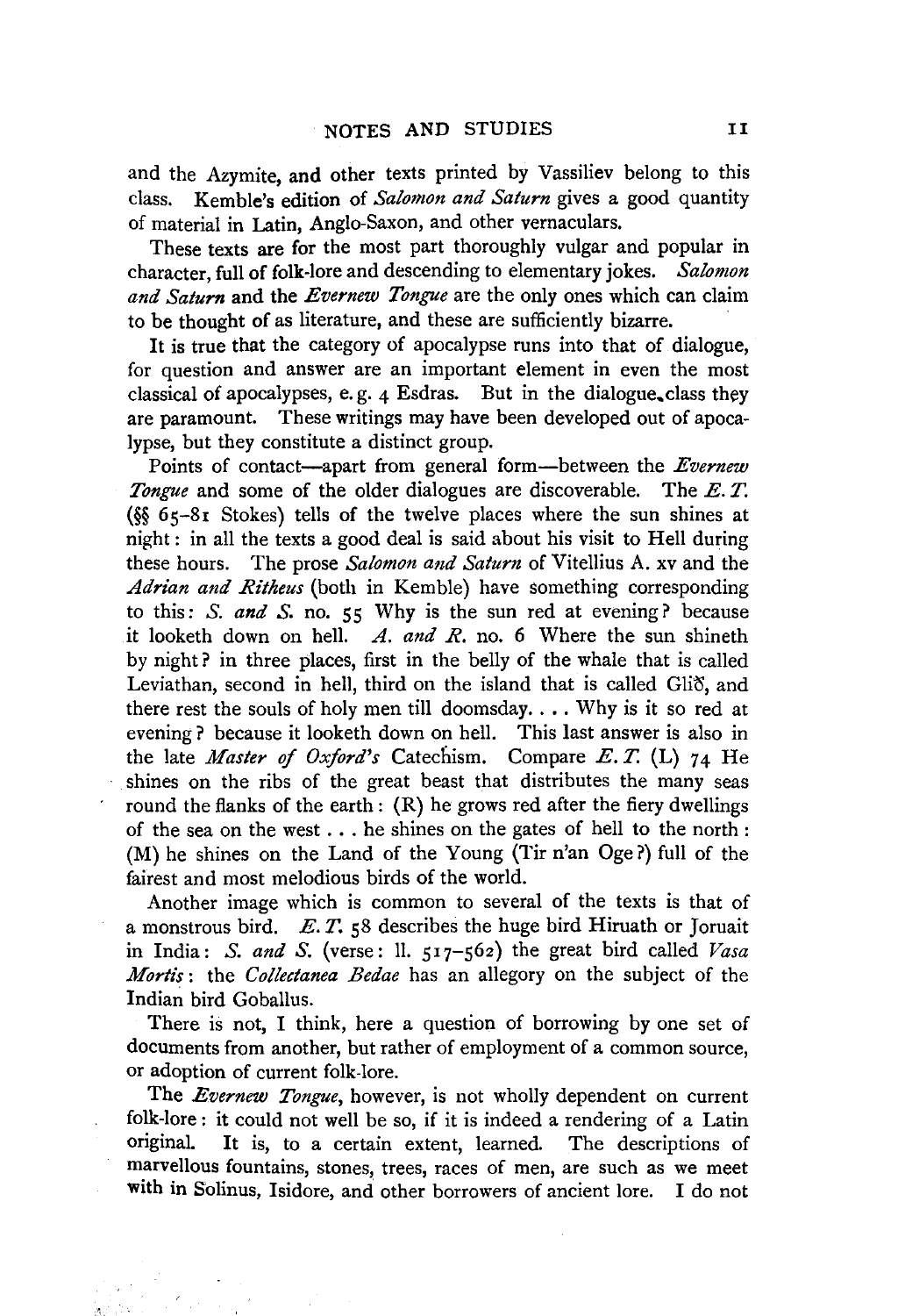think that any of these descriptions in their present form can be recognized as quotations; but a couple of specimens will serve to shew how near they are to the old sources.

E. *T.* 44· The stone adamant in India is not cooled by ice nor heated by fire, nor broken by axes or hammers. Save the blood of the Lamb at Mass, nothing breaks it. (This last touch, as Stokes has seen, is a Christianizing of Pliny's statement that only the blood of the he-goat can break the diamond.) Every king who takes it in his right hand before a battle, routs his foes.

 $45.$  The stone Hibien in the lands of Hab flames like fire at night: it spills every poison out of the vessel in which it is put, and kills all snakes that approach or cross it.

Such matter as this is common in the Lapidaries, and it is to that class of book, and to the *libri de monstris* and the 'paradoxographers ' generally, that one must look to find illustrations of these parts of the *Evernew Tongue.* In this respect it stands alone, I think, among *apocrypha.* 

The relation between this and other legends of St Philip is obscure. The Eastern Acts, Greek and Syriac, are a most extravagant romance, with stories of a talking ox, a converted leopard and kid, and so forth. The Greek Acts represent. the Apostle as having been crucified at Hierapolis. The Latin Acts, on the other hand, which form, the last (tenth) book of the *Historia Apostolica* of Abdias, are short and tame: St Philip performs one miracle, in the eviction of a serpent-god from the temple of Mars, and dies a peaceful death at Hierapolis at the age of 86.

One episode in the Greek Acts-that called the *Acta Philippi in Hellade-resembles,* superficially at least, the *E. T.* In it the Apostle converts an assembly of 300 philosophers, and causes an unbelieving Jewish high-priest to be swallowed up in the earth by instalments. Here also, and in the Martyrdom, are sentences of so-called Hebrew, which recall the 'angelic language' of the E. *T.* A peculiar feature, by the way, of all such passages, is that the interpretation of them is wont to exceed vastly in length the possible content of the original.

The Irish Passion of St Philip (Atkinson *Passions and Homilies* p. 356) in the *Leabhar Breac* blends the Eastern and Western Acts in a curious way. It is in the main a version of Abdias. Just before Abd. cap. 3 it inserts a sentence ' Hierapolis was the name of the city in which Philip was afterwards crucified'. It somewhat expands the address made by Philip to his clergy 'on the r2th day before his passion'. Then, in place of the notice of his peaceful death, it proceeds to say that 'the unbelieving crowds and the Jewish priests rose against him and ordered his tongue to be cut out. This was done, but none the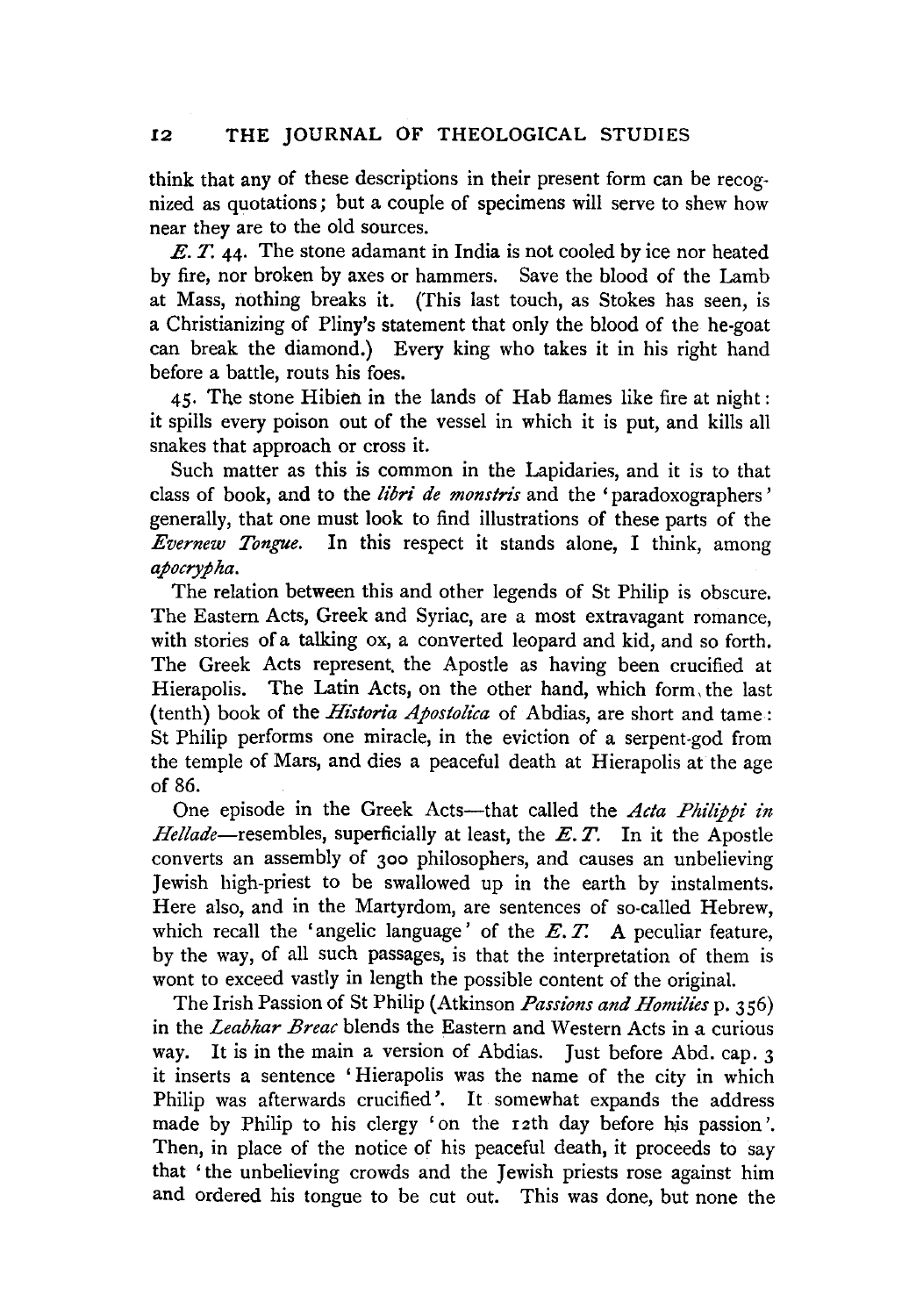less did he go on teaching the people. They cut it out again, but that did him no hurt. Seven times was this done, yet he stopped not his teaching all that time. So they ordered him to be stoned. He was beaten and otherwise maltreated, and finally crucified.' There was seen a great glory with a concourse of angels round the cross, when Philip gave up the ghost. Then the concluding sentences of Abdias, about the age of the Apostle, and his virgin-daughters, are inserted, with some slight expansions.

It may very well be the case (though it is not certain) that the passage about St Philip's tongue is here borrowed from the  $E, T$ : but upon the whole it seems clear that the Irish legend-writer was conscious of a story of Philip's martyrdom which is characteristic of the Eastern as opposed to the Western Acts.

The Hymn to St Philip in the Irish *Liber Hymnorum* (Atkinson and Bernard, ii 83) is no more than a paraphrase of  $\%$  92-96 of the E.T., a fact naturally not noticed by the editors, to whom the text of the *E.* T. was not accessible.

I find it impossible to discern a reasonable setting for the *E.* T. The instruction given by St Philip was, it is said, the beginning of the faith ; and yet there are thousands of bishops in his audience, Jerusalem is a Christian city, Easter is kept, and the events of Christ's life are assumed as known. The prologue, again, says that until this teaching was given, mankind were in complete ignorance about the works of God. All one can safely say is that in these particulars the Irish embellisher has been taking great liberties with his original. That there was an original, and that it was comparatively brief and simple, I do not doubt. A parallel instance is afforded, I think, by the poetical *Salomon and Saturn,* which I regard as an elaboration of a much shorter ancient document: not improbably the *Contradictio Salomonis* condemned in the Gelasian decree.

11

The two later texts of the *Evernew Tongue,* viz. that of the Rennes MS (R) and the modern recension (M), both have passages not found in L which recur in the *Vision of Adamnan* (Ad.). Some of these seem to be quotations from Ad., others may be from a source of Ad.

*The Vision* of *Adamnan* is said to be at least as old as the tenth century. Two texts of it exist : both are printed in Irish by Windisch *(Irische Texte),* and the older of the two has been edited in English with an interesting commentary by A. Boswell *(An Irish Precursor of Dante).* The text which he does *not* follow has a prologue of a homiletic character and one or two expansions which undoubtedly seem to mark it as later and less good than the other.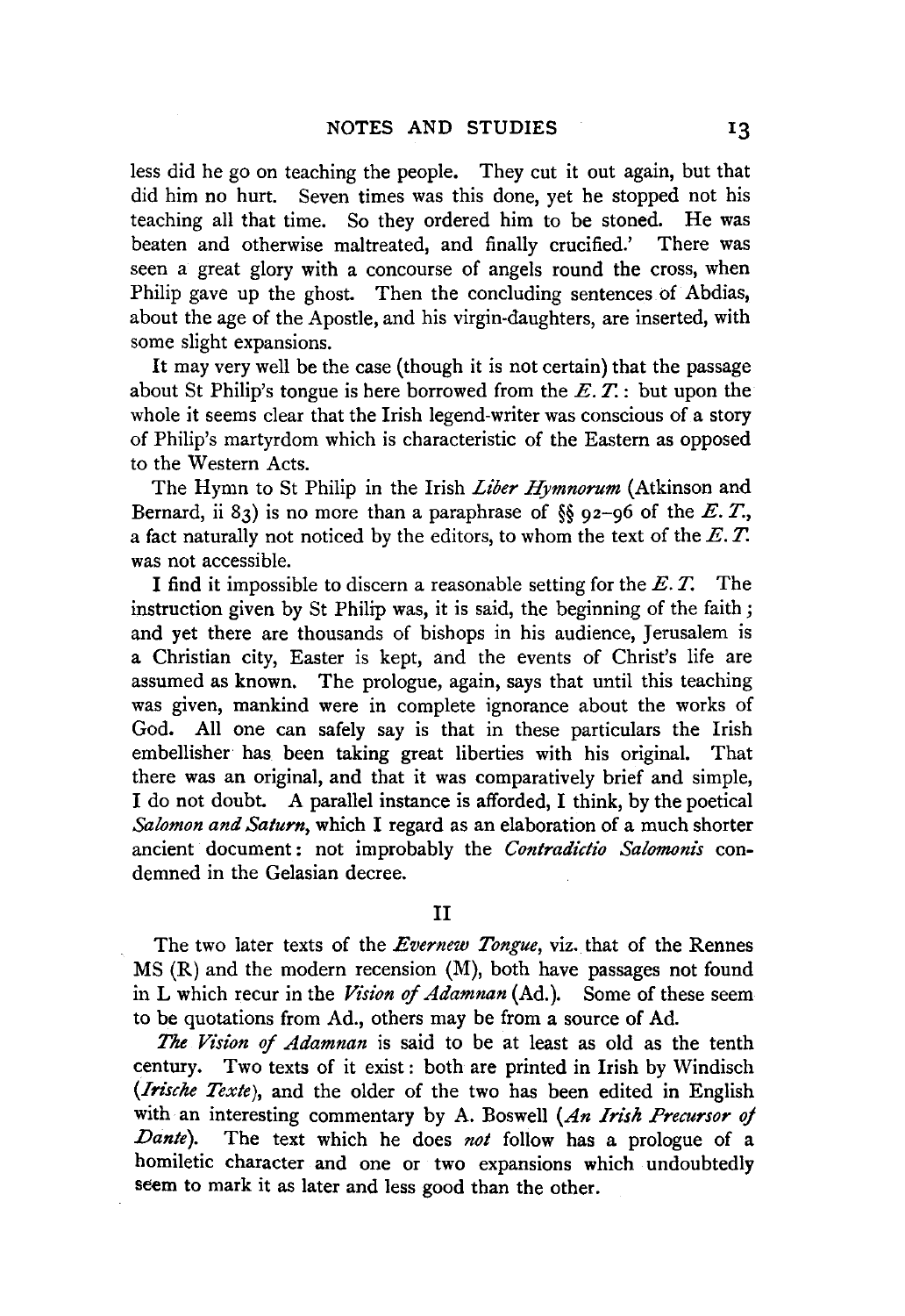This consists of a preface (on which see a note by me in J. *T. S.*  191o, p. 290), a description of heaven, a description of hell, and an epilogue. The passages which concern us are all in the description of heaven.

E. *T.* 23 (R) The heaven and 7,ooo angels with the form of horse and of bird.  $=$  Ad. 3 Six thousand thousand in guise of horses and of birds surround the fiery chair.

E. *T.* 86 (R) Though there be no glory there save of the 7,ooo angels that are there as candles, yet every human being would be satiated with the perfume of one single one  $= Ad. 13$  7,000 angels, as it were great candles, illumine the city. The men of all the world would derive sustenance from the sweet savour of a single one.

These two passages, I think, may safely be regarded as quotations made from Ad. by R. The borrowings (if such they be) of M are more important: and, be it noted, M does not contain those which have just been cited.

 $E. T. 64$  ( $15$  M) The Hebrews ask about the seven heavens, their names, and what is the punishment and penance in each. They are answered thus : The seven heavens are Air, Ether, Olympus, Ignitum, Caelum, Hesperium, Caelum Trinitatis. Each has a gate and a guard. Of the first heaven the citadel is Abistum. Michael is the guard. By him are two young men with rods of iron to smite sinners. This is their first torment.

The gate of the second heaven is Illisiom, the guardian Uriel. There are two attendants who wash souls, and three fountains which purify the good and burn the bad.

The gate of the third is Jarian, the guardian Raphael. There is something in it (disguised by a lacuna) 12,ooo in height. Just souls cross the river at once, wicked ones stay in it twelve years. It is seven times as cold as snow.

The gate of the fourth is Lazarus, the guardian Sariel. There is a river of fire, unlike other rivers. Souls of sinners remain in it. When the time comes for their release, an angel draws near with a thorn-rod of iron: each thorn of it has Ioo points and makes 100 wounds on the face of each sinner.

Michael carries the souls to the seventh heaven, that of the Trinity, and presents them to God, who receives each according to his desert. [Christ says to the angels: Shew the glory of the heavenly city to the sinners, that their sorrow at leaving me may be the greater. The Hebrews said : How many rewards are there in heaven? *Ans.* : Six hundred and two, and as many in hell.] The Almighty says to the angels: Take the unbelieving soul out of the sight of the heavenly city: and He separates it from the protection of the angels who have guarded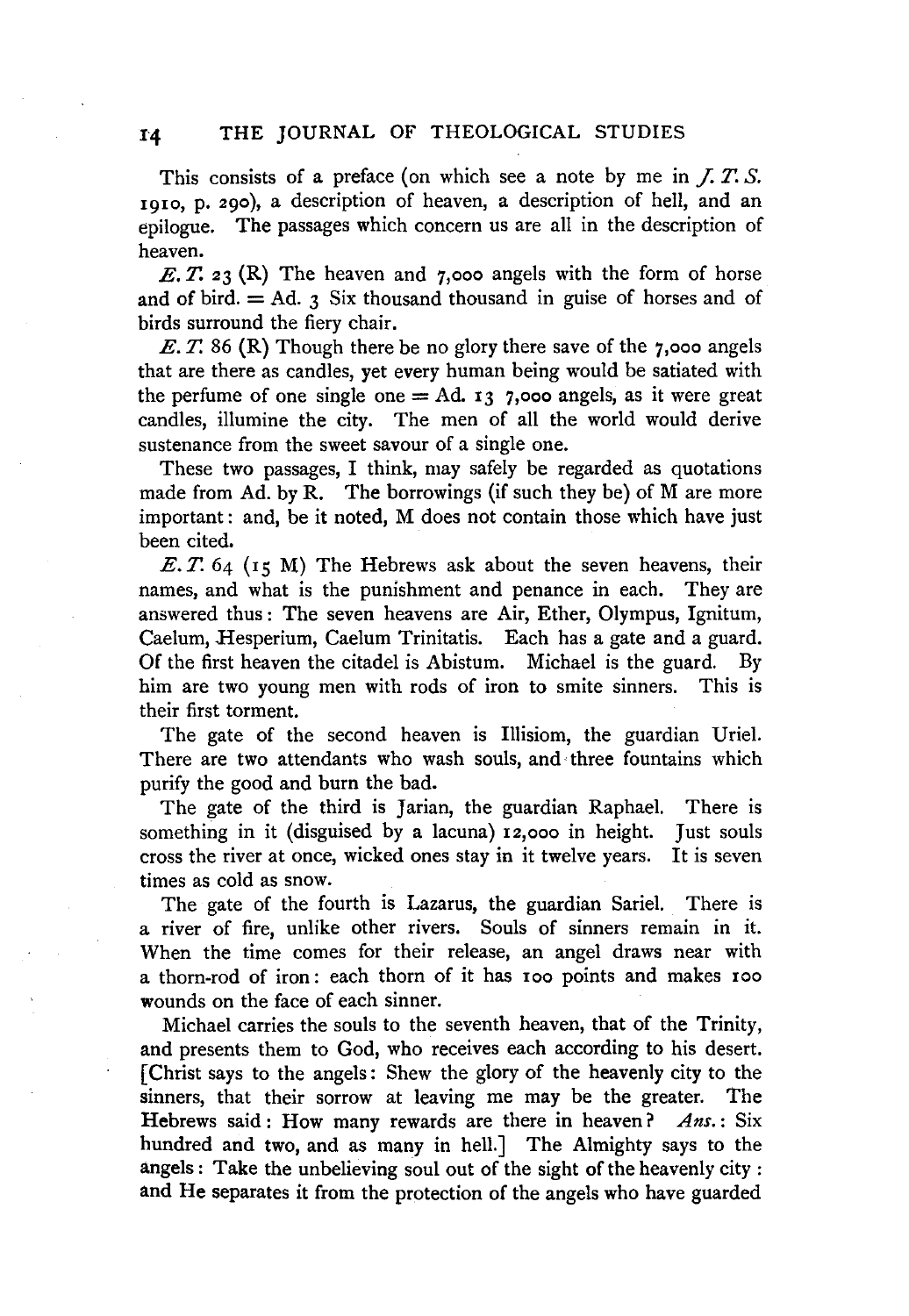it hitherto. It utters a sigh heavier than any sigh. Twelve poisonous serpents swallow it one after the other, and pass it on into the mouth of the devil [and Lucifer plunges it into the mansions of hell, which are Aesiro (Acheron), Ceticriso, Sasertus (Tartarus ?), Costas (Cocytus), and Flexeton (Phlegethon) ].

With this compare §§ 15 sqq. of Ad. In these there is no enumeration of the heavens, but there is part of the account of the gates and guardians. The gate of the first heaven is not named, but the rest agrees with M. For the second heaven the gate is not named: Ariel is the guardian. Two youths with fiery scourges smite the wicked on the face and eyes. There is a river of fire before the gate, watched by Abersetus, who purges just souls till they shine. A pleasant spring is near, to cleanse them and to scald the bad. Third heaven : no names are given: there are flames of a furnace I2,ooo cubits high: the rest as in M. Fourth heaven: no names: a fiery stream at the door: a wall of fire I 2,ooo cubits broad. The just pass it, the bad cannot for twelve years, till their guardian angel brings them to the Fifth heaven. There is a fiery river unlike other rivers, with whirlpools. Sinners stay there sixteen years, righteous pass it at once. When the time of release comes, an angel smites them with a rod, hard as though of stone, and lifts up the souls with the end of it. Michael brings them to the door of the Sixth heaven : there is no torment there, but lustre as of precious stones. Then Michael comes to the Angel of the Trinity, and, one on each side, they present the soul to God. The remainder of the passage corresponds closely with M, omitting the bracketed passages.

One thing is evident : M is not using our present text of Adamnan, but one partly better, partly worse : better in that it gives names which Ad. has not, worse in that it telescopes the fourth and fifth heaven into one, and omits the sixth.

A third document of earlier date now comes in to complicate matters. We have a Latin text of part of this description of the heavens. It is one of a series of passages (mostly of a homiletic kind) published by Dom D. de Bruyne from a Reichenau MS (254 at Carlsruhe} of cent. viii-ix *(Revue Bénédictine*, 1907, p. 311). It must be quoted almost in full. I italicize the words which correspond to anything either in Ad. or M.

'Omnis roris qui discendit de austro super faciem terrae sursum ascendit in celom cum ipsum. Abottem (= Abistum of M) tertium *eelum* iri medio *eius fornacem ardentem.* Ita constitutum *est altitudo*  flamme xii milia cupitis. anima sanctorum et peccatorum per illum ueheuntur. *anima sanetorum in momento pertransit, anima uero peccatorum xii annis* habitant in medio fornacem ardentem. *Tunc uenit angrlus bai'ulat illi'us usque ad quartum celum qui uocatur iothi'am*